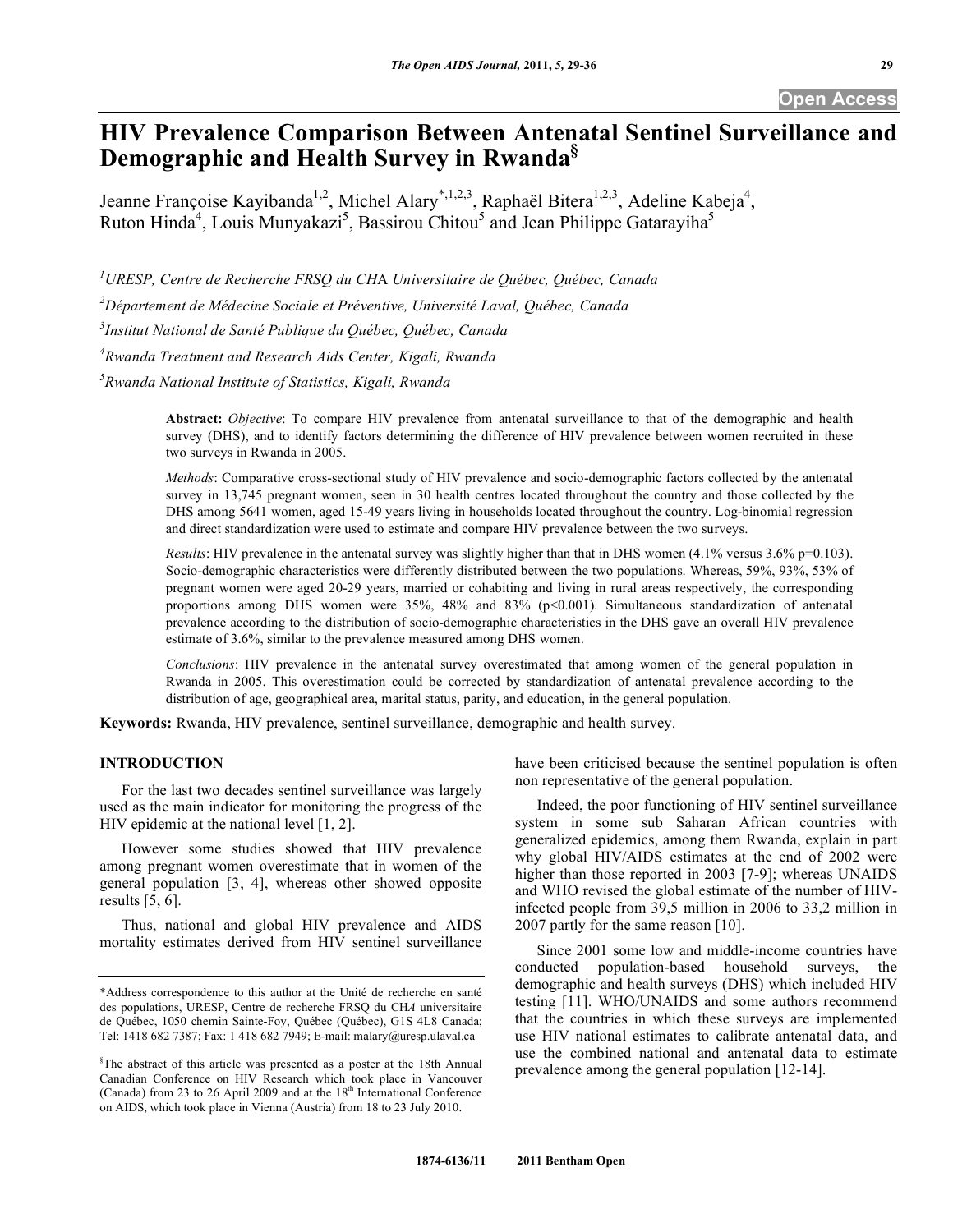The first DHS including HIV testing was carried out in 2005 in Rwanda, whereas the HIV antenatal surveillance was improved in 2002 to ensure national coverage.

 We compared HIV prevalence from these two sources of data as collected in 2005, in order to validate the new antenatal surveillance program.

### **DATA AND METHODS**

 We obtained HIV data from the third DHS conducted by Macro International and the Rwanda National Institute of Statistics in 2005 [15] and from the ANC surveillance from Rwanda Treatment and Research Aids Center [16] collected the same year.

# **Demographic and Health Survey**

 In 2005, Rwanda organized its third DHS which was its first that included HIV testing. A national representative sample of 10 644 households was selected using two-stage cluster sampling based on the list of the 2002 General Population and Housing Census.

 All men and women of every second selected household were eligible for HIV testing. After informed consent blood samples were collected from all eligible men and women who volunteered to be tested in these households.

 A laboratory technician collected capillary blood from finger prick on a filter paper, testing for HIV antibodies was performed at the National Reference Laboratory (NRL) in Kigali, using ELISA tests [15].

 A face to face interview covered socio-demographic characteristics and other health issues including HIV related behaviour. Questionnaires were translated from English or French to local language (Kinyarwanda), and a pre-test was organized before the survey to validate them.

### **The Sentinel Surveillance System**

 The 2005 surveillance included 30 sites out of 372 health centers located all over the country: 2 sites in Kigali (Capital), 12 sites in other urban areas, and 16 sites in rural areas.

 The sentinel sites were selected according to the number of pregnant women registered for their first antenatal visit (at least 80 new pregnant women per month), the availability of at least one laboratory technician and one midwife on site, the geographical accessibility of the site and the ability to accomplish the surveillance activities on a regular basis.

 For all pregnant women attending ANC, a venous blood sample was taken for syphilis testing, and sera were anonymously tested for HIV, using the same laboratory algorithm as that used for the DHS specimens. For each woman, information was collected on socio-demographic factors.

 For both DHS and ANC surveillance specimens, testing was done without any knowledge of the socio-demographic characteristics of participants. Socio-demographic and serologic data were matched by a unique survey code after completion of all serological testing.

### **Statistical Analyses**

 The SAS software (SAS Institute Inc., Version 9.1.3, Cary, NC, USA) was used for statistical analyses.

 To make comparison between the two populations, we firstly merged the ANC and women DHS data set keeping the common variables: socio demographic (age, geographic area, schooling, marital status and number of children); and HIV status. We then created a new dichotomous variable comparison coded 1 for ANC population and 0 for DHS women.

 We compared the distribution of socio-demographic characteristics of ANC and DHS women using the chisquare test. In order to determine which characteristics caused differences in HIV prevalence between the two populations we also carried out univariate and multivariate comparisons considering HIV status as the dependent variable and socio-demographic characteristics as the independent variables. The model included also the comparison variable. The ratio of HIV prevalence from DHS women to ANC women with 95% confidence intervals (CI) was used as the measure of association, whereas statistical testing was based on Wald chi-square tests from log binomial regression outputs. The proc genmod SAS procedure was used for this step.

 To correct ANC bias and to estimate the overall HIV prevalence among women in the general population from the ANC data, we applied a direct standardization of HIV prevalence among ANC attendees according to the distribution of all socio-demographic characteristics common to both databases. We used proc freq SAS procedure for this analysis.

# **Ethical Considerations**

 For the DHS, an informed consent form was read to the eligible subjects or to parents/tutors of teenagers (aged 15 to 18 years); when the parent or tutor of a teenager agreed to the test, the form was read to the teenager to obtain his/her own consent to the HIV test.

 HIV testing was entirely anonymous in the DHS and the study protocol was approved by ORC Macro's Internal Review Board and the National Ethics Committee in Rwanda. The testing protocol followed in the ANC survey is based also on unlinked anonymous testing of HIV, as recommended by WHO since 1989 [17]. Furthermore, the ANC survey protocol was approved by the Centers of Disease Control and Prevention (CDC, Atlanta, USA) ethics committee.

 We received authorization to access the data sets from the authorities of the Rwandan National Institute of Statistics and the Rwanda Treatment and Research Aids Center

 In addition, we received ethical exemption from Université Laval ethics committee because our research concerned entirely anonymised data.

# **RESULTS**

 A total of 13 745 ANC attendees and 5 641 women recruited in the DHS were included in the study: 95.2% of all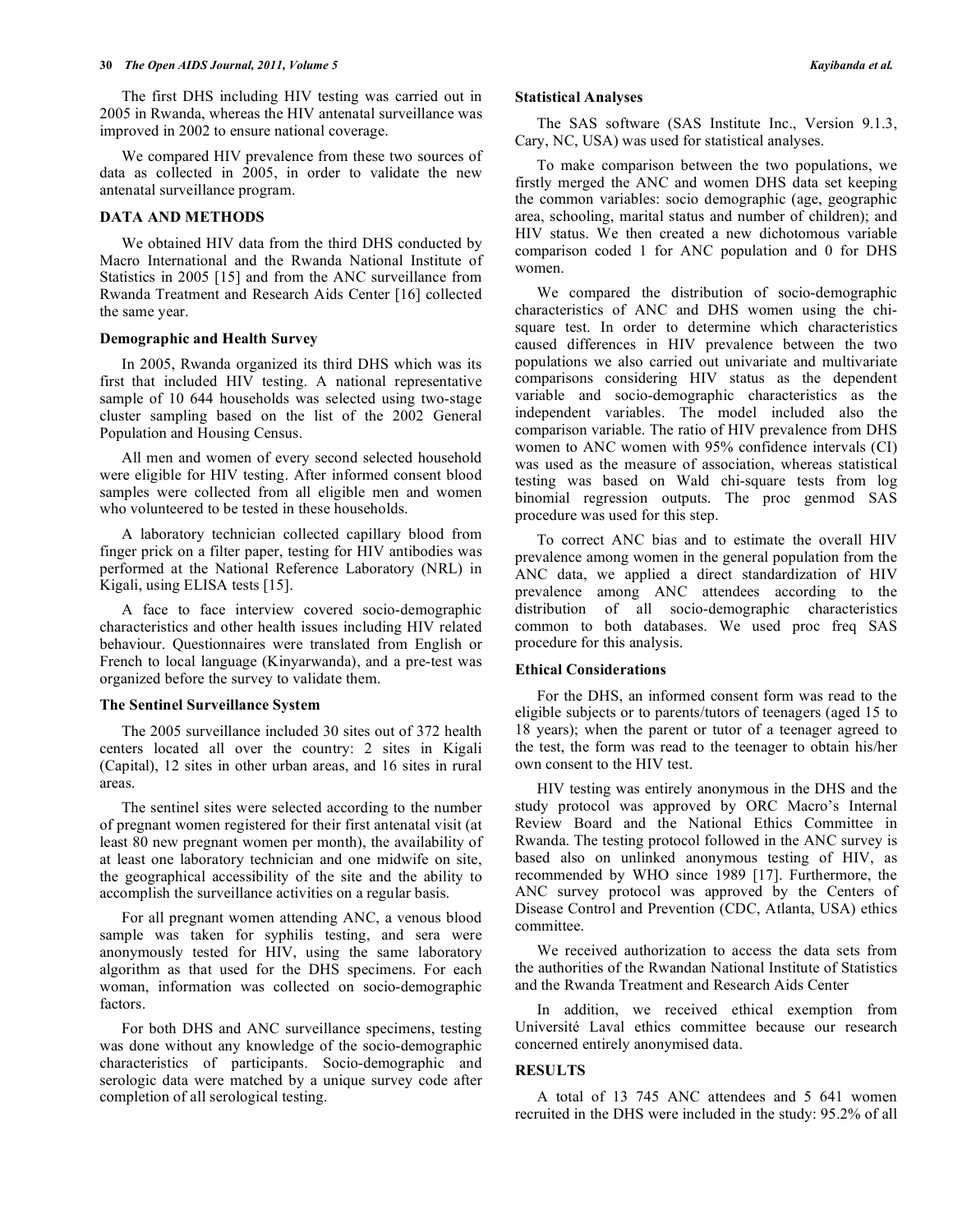new pregnant women registered for antenatal consultation in 30 sentinel sites participated in the 2005 ANC survey [16], whereas 97.3% of eligible women of the general population accepted to give a blood sample for HIV testing [15].

 Characteristics of both populations are presented in Table **1**. While the proportions of women living in the capital city were similar in both populations: 8% for DHS population versus 7% for ANC population, in other urban areas the proportion of DHS women was 9% compared with 40% for the ANC population. The respective proportions for rural areas were  $83\%$  versus  $53\%$  (p<0.001). Median age was similar in both populations (26 years): but younger and older women (15-19; 40-49 years) were more represented in the DHS than in the ANC population, whereas women aged between 20 to 39 years were more represented among pregnant women  $(p<0.001)$ .

 Single women and women living alone (including separated, divorced and widowed) were much more represented in the DHS than in the ANC population  $(p<0.001)$ .

 There are more women in the general population than among pregnant women who have high school level or more, particularly in the Capital city (38% versus 20%).

 Overall HIV prevalence among DHS women was 3.6% (95% CI: 3.1-4.1%), lower than that estimated in ANC attendees, 4.1% (95% CI: 3.8-4.5%).

 Table **2** shows HIV prevalence in the two surveys stratified by geographical areas. For both, estimates of HIV prevalence were very different between areas; the highest prevalence is noted in the Capital city, the lowest in rural areas. In the Capital, HIV prevalence estimated was lower in

**Table 1. Socio Demographic Characteristics of Demographic and Health Survey (DHS) and Sentinel Surveillance (ANC) Women by Geographic Area** 

|                        | The Capital City (Kigali)<br>No (%) |                                | <b>Other Urban Areas</b><br>No $(\% )$ |                                  |                                  | <b>Rural Areas</b>               | Total <sup>*</sup>          |                              |
|------------------------|-------------------------------------|--------------------------------|----------------------------------------|----------------------------------|----------------------------------|----------------------------------|-----------------------------|------------------------------|
| Characteristics        |                                     |                                |                                        |                                  | No $(\% )$                       |                                  | No $(\% )$                  | No $(\% )$                   |
|                        | <b>DHS</b><br>Women<br>437 (8)      | <b>ANC</b><br>Women<br>1008(7) | <b>DHS</b><br>Women<br>504(9)          | <b>ANC</b><br>Women<br>5473 (40) | <b>DHS</b><br>Women<br>4700 (83) | <b>ANC</b><br>Women<br>7264 (53) | <b>DHS</b><br>Women<br>5641 | <b>ANC</b><br>Women<br>13745 |
| Median age             | 25                                  | 24                             | 26                                     | 27                               | 27                               | 27                               | 26                          | 26                           |
| Interquartile range    | 19-32                               | 21-29                          | $20 - 35$                              | $23 - 32$                        | $20 - 36$                        | $23 - 32$                        | 20-36                       | $23 - 32$                    |
| Age group (year)       |                                     |                                |                                        |                                  |                                  |                                  |                             |                              |
| $15 - 19$              | 112(26)                             | 136(14)                        | 121(24)                                | 328(4)                           | 1085(23)                         | 315(4)                           | 1318(23)                    | 779(6)                       |
| $20 - 24$              | 104(24)                             | 396 (39)                       | 98 (20)                                | 1673(31)                         | 936 (20)                         | 2300 (32)                        | 1138(20)                    | 4369 (32)                    |
| 25-29                  | 84 (19)                             | 252(25)                        | 75(15)                                 | 1474 (27)                        | 668 (14)                         | 1924 (27)                        | 827 (15)                    | 3650(27)                     |
| 30-34                  | 59(13)                              | 139(14)                        | 81 (16)                                | 1066(20)                         | 665 (14)                         | 1357 (19)                        | 805 (14)                    | 2562(19)                     |
| 35-39                  | 35(8)                               | 69(6)                          | 52 (10)                                | 615(11)                          | 448 (10)                         | 858 (12)                         | 535 (10)                    | 1535(11)                     |
| $40 - 49$              | 43(10)                              | 21(2)                          | 75(15)                                 | 270(5)                           | 897 (19)                         | 437(6)                           | 1016(18)                    | 728(5)                       |
| Marital status         |                                     |                                |                                        |                                  |                                  |                                  |                             |                              |
| Single                 | 224(51)                             | 115(11)                        | 227(45)                                | 335(6)                           | 1728 (37)                        | 179(2)                           | 2179 (39)                   | 629(5)                       |
| Legally married        | 82 (19)                             | 235(23)                        | 146 (29)                               | 2435 (45)                        | 1383 (29)                        | 3402 (47)                        | 1611(28)                    | 6072 (44)                    |
| Cohabitation           | 58 (13)                             | 623 (63)                       | 69(14)                                 | 2599 (47)                        | 976 (21)                         | 3555 (49)                        | 1103(20)                    | 6777 (49)                    |
| Widowed, separated     | 67(15)                              | 34(3)                          | 59(12)                                 | 70(1)                            | 561(12)                          | 76(1)                            | 688(12)                     | 180(1)                       |
| Divorced               | 5(1)                                | 1(0)                           | 1(0)                                   | 25(0)                            | 50(1)                            | 42(1)                            | 57(1)                       | 68 (0)                       |
| <b>Education</b> level |                                     |                                |                                        |                                  |                                  |                                  |                             |                              |
| None/Primary           | 272(62)                             | 795 (80)                       | 388 (77)                               | 495 (91)                         | 4423 (94)                        | 7015 (97)                        | 5083 (90)                   | 12761 (93)                   |
| Secondary/Higher       | 165(38)                             | 200(20)                        | 116(23)                                | 483 (9)                          | 277(6)                           | 213(3)                           | 558 (10)                    | 896 (7)                      |
| Number of children     |                                     |                                |                                        |                                  |                                  |                                  |                             |                              |
| $\boldsymbol{0}$       | 203 (47)                            | 337 (34)                       | 207(41)                                | 1148(21)                         | 1728 (37)                        | 1426 (20)                        | 2138 (38)                   | 2911 (22)                    |
| 1                      | 54 (12)                             | 257(25)                        | 48(9)                                  | 980 (18)                         | 434(9)                           | 1194 (17)                        | 536 (10)                    | 2431 (18)                    |
| $2 - 3$                | 88 (20)                             | 241 (24)                       | 93 (19)                                | 1501 (28)                        | 842 (18)                         | 1980 (27)                        | 1023(18)                    | 3722 (27)                    |
| $4 - 5$                | 60(14)                              | 119(12)                        | 79 (16)                                | 1033(19)                         | 736 (16)                         | 1465 (20)                        | 875 (15)                    | 2617(19)                     |

\* All chi-square tests comparing the distribution of socio-demographic characteristics of ANC women to those of DHS female were statistically different; (all p-value < 0.0001).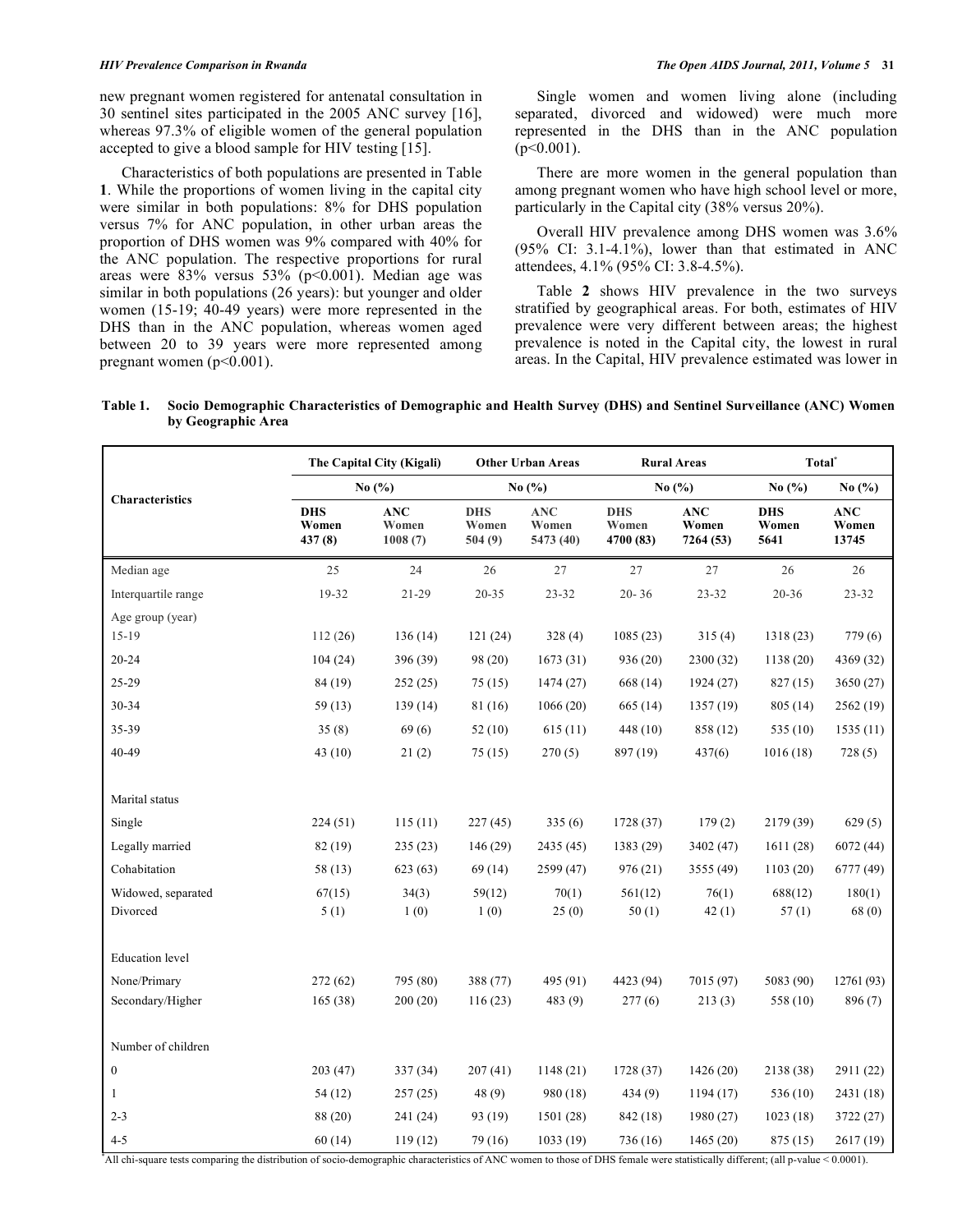### **Table 2. HIV Prevalence Among DHS and ANC Women by Geographic Area**

| <b>Characteristics</b>               | The Capital City (Kigali)         |                                    |                                   | <b>Other Urban Areas</b>              | <b>Rural</b> areas                  |                                     |  |
|--------------------------------------|-----------------------------------|------------------------------------|-----------------------------------|---------------------------------------|-------------------------------------|-------------------------------------|--|
|                                      | $HIV+ve(%)$                       |                                    |                                   | $HIV+ve$ (%)                          | $HIV+ve$ (%)                        |                                     |  |
|                                      | <b>DHS</b><br>Women<br>$N=437(8)$ | <b>ANC</b><br>Women<br>$N=1008(7)$ | <b>DHS</b><br>Women<br>$N=504(9)$ | <b>ANC</b><br>Women<br>$N = 5473(40)$ | <b>DHS</b><br>Women<br>$N=4700(83)$ | <b>ANC</b><br>Women<br>$N=7264(53)$ |  |
|                                      |                                   |                                    |                                   |                                       |                                     |                                     |  |
| Overall prevalence                   | 42(9.5)                           | 129(12.8)                          | 38(7.7)                           | 275(5)                                | 123(2.6)                            | 162(2.2)                            |  |
| Prevalence standardized <sup>a</sup> | 9.5                               | 13.2                               | 7.7                               | 5.6                                   | 2.6                                 | 2.5                                 |  |
|                                      |                                   |                                    |                                   |                                       |                                     |                                     |  |
| Age group (year)<br>$15-19$          | 1(1.6)                            | 11(8.1)                            | 1(0.6)                            | 13(3.9)                               | 6(0.6)                              | 5(1.5)                              |  |
| $20 - 24$                            | 10(10.13)                         | 44(11.1)                           | 4(4.7)                            | 64(3.8)                               | 13(1.5)                             | 45(1.9)                             |  |
| 25-29                                | 4(5.2)                            | 37(14.7)                           | 7(9.8)                            | 71(4.8)                               | 15(2.4)                             | 36(1.8)                             |  |
| 30-34                                | 8(14.1)                           | 26(18.7)                           | 8(10.1)                           |                                       |                                     |                                     |  |
|                                      |                                   |                                    |                                   | 72(6.7)                               | 30(4.6)                             | 50(3.6)                             |  |
| 35-39                                | 9(25.6)                           | 10(16.1)                           | 8(16.5)                           | 44(7.1)                               | 19(4.2)                             | 17(1.9)                             |  |
| 40-49                                | 7(17.5)                           | 1(4.7)                             | 9(12.3)                           | 9(3.3)                                | 37(4.1)                             | 8(1.8)                              |  |
| $X^2(df=5)$                          | 25.41 ( $p=0.001$ )               | 10.67 $(p=0.06)$                   | 18.81 $(p=0.002^{\degree})$       | $20.06(p=0.001)$                      | 46.03 ( $p$ <0.001 <sup>*</sup> )   | 16.18 $(p=0.006)$                   |  |
| Marital status                       |                                   |                                    |                                   |                                       |                                     |                                     |  |
| Single                               | 10(4.7)                           | 21(18.2)                           | 5(2.3)                            | 18(5.3)                               | 18(1.1)                             | 8(4.4)                              |  |
| Married                              | 4(5.8)                            | 17(7.2)                            | 6(4.5)                            | 76(3.1)                               | 29(2.1)                             | 60(1.7)                             |  |
| Cohabitation                         | 6(10.6)                           | 74(11.8)                           | 10(15.5)                          | 163(6.2)                              | 18(1.9)                             | 89(2.5)                             |  |
| Separated/Divorced/<br>Widowed       | 20(27.8)                          | 17(48.6)                           | 16(26.6)                          | 16(16.8)                              | 56(9.2)                             | 5(4.2)                              |  |
| $X^2(df=3)$                          | $35.62(p<0.001^*)$                | 50.20 ( $p$ <0.001 <sup>")</sup>   | 47.92 ( $p<0.001$ <sup>*</sup> )  | 55.12 ( $p$ <0.001 <sup>*</sup> )     | 122.52 ( $p<0.001$ )                | 10.89 ( $p=0.012^{\degree}$ )       |  |
| Education level                      |                                   |                                    |                                   |                                       |                                     |                                     |  |
| No education/Primary                 | 26(9.8)                           | 108(13.6)                          | 29(7.5)                           | 238(4.8)                              | 110(2.5)                            | 150(2.1)                            |  |
| Secondary/Higher                     | 15(9.1)                           | 19(9.5)                            | 9(8.4)                            | 32(6.6)                               | 11(4.3)                             | 11(5.1)                             |  |
| $X^2(df=1)$                          | $0.05(p=0.813)$                   | $2.3(p=0.12)$                      | $0.09$ (p=0.757)                  | 3.08 ( $p=0.07$ )                     | 3.18 $(p=0.074)$                    | 8.69 $(p=0.003^{^{\circ}})$         |  |
| Number of children                   |                                   |                                    |                                   |                                       |                                     |                                     |  |
| $\boldsymbol{0}$                     | 9(4.5)                            | 26(7.7)                            | 4(1.9)                            | 36(3.1)                               | 17(1.0)                             | 21(1.4)                             |  |
| 1                                    | 6(11.7)                           | 40(15.6)                           | 4(9.2)                            | 49(5)                                 | 16(3.8)                             | 29(2.4)                             |  |
| $2 - 3$                              | 12(14.4)                          | 37(13.4)                           | 14(15.1)                          | 89(5.9)                               | 39(4.7)                             | 49(2.5)                             |  |
| $4 - 5$                              | 10(18.2)                          | 19(15.9)                           | 9(11.4)                           | 66(6.3)                               | 21(2.9)                             | 45(3.1)                             |  |
| $6+$                                 | 2(8.5)                            | 5(10.6)                            | 7(9.6)                            | 23(3.2)                               | 26(2.8)                             | 16(1.4)                             |  |
| $X^2(df=4)$                          | $14(p=0.007)$                     | 12.31 ( $p=0.01$ <sup>*</sup> )    | 18.75 $(p=0.009^{\degree})$       | 20.01 ( $p=0.005$ )                   | 35.54 ( $p$ <0.001 <sup>*</sup> )   | 12.75 $(p=0.012^{r})$               |  |

<sup>a</sup>HIV prevalence among pregnant women in each geographical area directly standardised to the distribution of all variables (age, marital status, education, parity) of DHS women. df: Degree of freedom. \*Statistically significant.

DHS women than in ANC attendees: 9.5% (95% CI: 6.9- 12.4) versus 12.8% (95% CI: 10.7-14.9). In other urban areas, the prevalence estimated among ANC attendees was lower than in the DHS women: 5% (95% CI: 4.4-5.6%) versus 7.7% (95% CI: 5.2-9.9) whereas in rural areas, the DHS prevalence estimate was 2.2% (95% CI: 1.9-2.7) compared to 2.6% (95 CI: 2.2-3.1) for ANC prevalence.

 Standardization based on all variables (age, area, marital status, education, parity) into each area results in an overall HIV prevalence of 13.3% in ANC women living in the capital city, 5.6% for those in other urban areas and 2.5% for ANC women living in rural area.

 Table **3** shows the comparison between HIV prevalence in the two populations. ANC surveillance slightly overestimated the overall HIV prevalence in DHS women. The overall crude prevalence ratio (PR) was 1.13 (95% CI: 0.97-1.33).

 Comparison of HIV prevalence by each category of socio-demographic characteristics reveals that HIV prevalence was higher among women aged 15-24 years in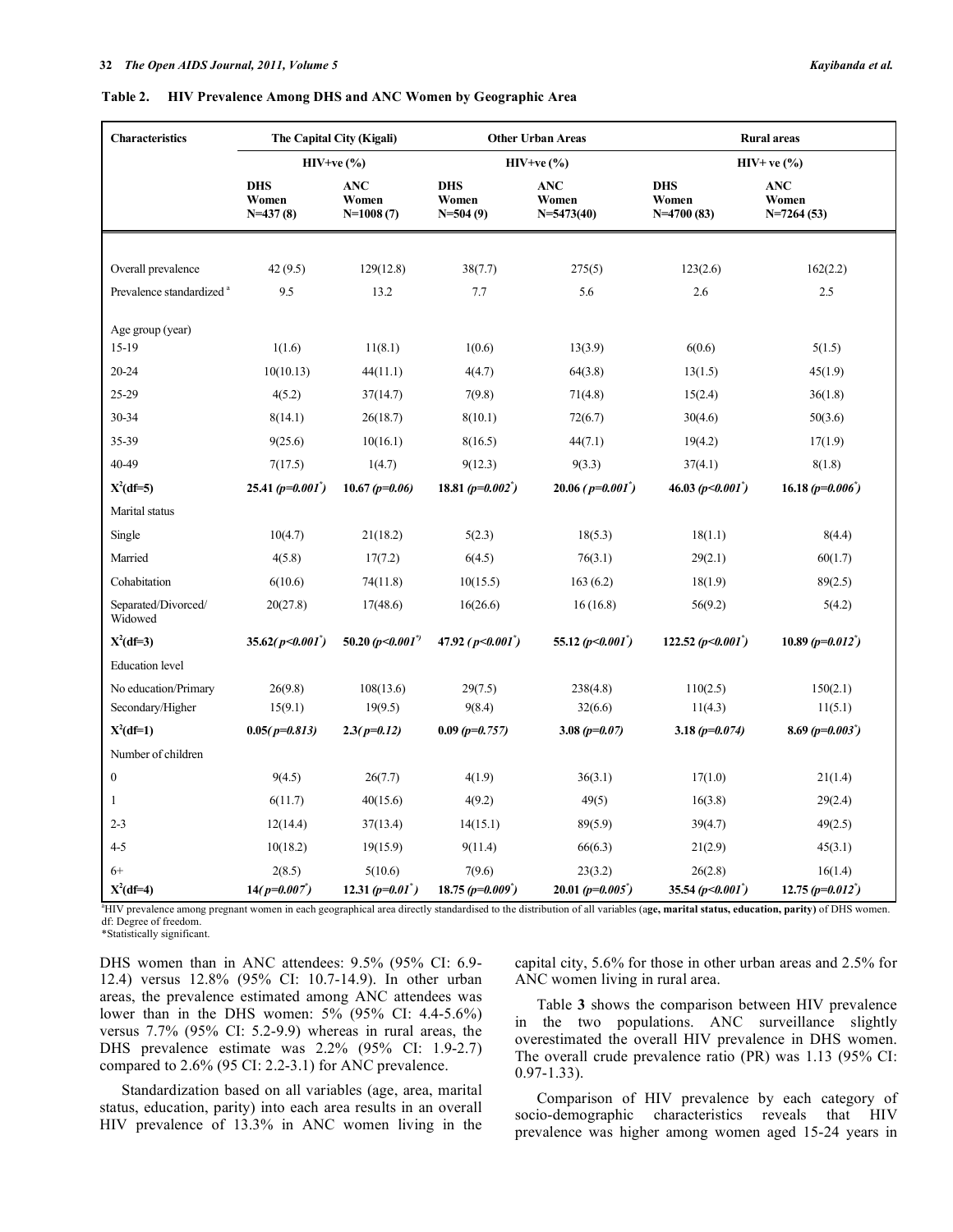### **Table 3. Comparison of HIV Prevalence in ANC and DHS Women**

|                                                     | <b>ANC</b><br>Women<br>$HIV+ve(n)$ | <b>DHS</b><br>Women<br>$HIV+ve \% (n)$ | <b>Crude Prevalence</b><br><b>Ratio Comparing</b><br><b>ANC and DHS</b><br>Women<br>$(95\%CI)$ | $\boldsymbol{p}$           | <b>Adjusted Prevalence</b> p<br>Ratio<br>comparing<br><b>ANC</b> and DHS<br>Women*<br>$(95\%CI)$ |                            |
|-----------------------------------------------------|------------------------------------|----------------------------------------|------------------------------------------------------------------------------------------------|----------------------------|--------------------------------------------------------------------------------------------------|----------------------------|
| Overall                                             | 4.1(563)                           | 3.6(203)                               | 1.13 [0.97-1.33]                                                                               | 0.103                      |                                                                                                  |                            |
| Age standardised <sup>a</sup>                       | 3.9                                | 3.6                                    |                                                                                                |                            |                                                                                                  |                            |
| Age &area <sup>b</sup>                              | 3.1                                | 3.6                                    |                                                                                                |                            |                                                                                                  |                            |
| Age&area&marital<br>status&education&parity         | 3.6                                | 3.6                                    |                                                                                                |                            |                                                                                                  |                            |
| Age group (year):                                   |                                    |                                        |                                                                                                |                            |                                                                                                  |                            |
| 15-24                                               | 3.5(182)                           | 1.5(38)                                | 2.30 [1.62-3.25]                                                                               | $\leq 0.0001$ <sup>*</sup> | 2.29 [1.51-3.46]                                                                                 | $\leq 0.0001$ <sup>*</sup> |
| 25-29                                               | 3.9(144)                           | 3.3(27)                                | 1.18 [0.79-1.77]                                                                               | 0.3987                     | 1.56 [0.96-2.53]                                                                                 | 0.0674                     |
| 30-34                                               | 5.7(148)                           | 5.9(47)                                | $0.97$ [0.71-1.34]                                                                             | 0.8980                     | 1.46 [0.95-2.27]                                                                                 | 0.0836                     |
| 35-49                                               | 3.9(89)                            | 5.9(91)                                | $0.67$ [0.50-0.89]                                                                             | $0.0064$ <sup>*</sup>      | 1.20 [0.76-1.88]                                                                                 | 0.4296                     |
| Area                                                |                                    |                                        |                                                                                                |                            |                                                                                                  |                            |
| Rural                                               | 2.2(162)                           | 2.6(123)                               | $0.85$ [0.67-1.07]                                                                             | 0.1795                     | 1.50 [1.04-2.18]                                                                                 | $0.0294$ <sup>*</sup>      |
| Other urban areas                                   | 5(274)                             | 7.7(38)                                | $0.64$ [0.46-0.89]                                                                             | $0.0085$ <sup>*</sup>      | $1.09$ [0.72-1.64]                                                                               | 0.6616                     |
| Capital                                             | 12.8(129)                          | 9.5(42)                                | 1.34 [0.96-1.86]                                                                               | 0.0814                     | 2.42 [1.61-3.64]                                                                                 | $< 0.0001$ <sup>*</sup>    |
| <b>Marital status:</b>                              |                                    |                                        |                                                                                                |                            |                                                                                                  |                            |
| Legally married                                     | 2.5(153)                           | 2.5(41)                                | 0.99 [0.71-1.39]                                                                               | 0.9631                     | 1.40 [0.91-2.16]                                                                                 | 0.1243                     |
| Cohabitation                                        | 4.8(326)                           | 3.2(36)                                | 1.49 [1.06-2.10]                                                                               | 0.0207                     | 1.84 [1.17-2.90]                                                                                 | $0.0077$ *                 |
| Living alone (separated, divorced, widowed, single) | 9.7(85)                            | 4.3(127)                               | 2.23 [1.71-2.90]                                                                               | $\leq 0.0001$ <sup>*</sup> | $1.54$ [1.10-2.15]                                                                               | $0.0104*$                  |
| Parity                                              |                                    |                                        |                                                                                                |                            |                                                                                                  |                            |
| Nulliparous                                         | 2.8(83)                            | 1.4(30)                                | 1.96 [1.30-2.96]                                                                               | 0.0012                     | $2.12$ [1.23-3.63]                                                                               | $0.0062$ <sup>*</sup>      |
| Parity $1+$                                         | 4.3(467)                           | 4.9(170)                               | $0.89$ [0.75-1.05]                                                                             | 0.1815                     | 1.18 [0.91-1.54]                                                                                 | 0.1988                     |
| Education                                           |                                    |                                        |                                                                                                |                            |                                                                                                  |                            |
| None/Primary                                        | 3.8(429)                           | 3.3(166)                               | 1.18 [0.99-1.40]                                                                               | 0.0548                     | $1.56$ [1.15-2.12]                                                                               | $0.0040^*$                 |
| Secondary/higher                                    | 6.9(62)                            | 6.6(36)                                | $1.05$ [0.71-1.56]                                                                             | 0.7903                     | 1.60 $[1.03 - 2.50]$                                                                             | $0.0351$ <sup>*</sup>      |

ANC: Antenatal clinics. CI: Confidence interval.

<sup>a</sup> ANC prevalence directly standardised to the distribution of DHS women age (using 6 age groups:15-19; 20-24; 25-29; 30-34; 35-39; 40-49).  $\frac{1}{2}$ 

ANC prevalence directly standardised simultaneously to age (age group above) distribution of DHS women by area (capital city, other urban areas, rural areas).

\*Statistically significant.

c ANC prevalence directly standardised simultaneously to age, area, marital status, education, parity distribution of DHS women.

\*\*Adjusted for all variables.

the ANC survey compared to the DHS (adjusted prevalence ratio (APR): 2.29 p=0.001).

# **DISCUSSION**

 The results of this study show that in 2005, HIV sentinel surveillance among pregnant women slightly overestimated overall HIV prevalence seen in DHS women (PR= 1.13;  $p=0.103$ ).

 Opposite results were showed in some sub Saharan Africa countries [5, 6, 18], whereas similar results were demonstrated in 1998 in Ethiopia [19] and in 2005 in South Africa [3]. The factors presented by the authors of these two studies as explanations of the overestimation of ANC-based estimates do not seem to be applicable to the context of Rwanda. Indeed in the Ethiopian study, the selection bias related to the high-risk women who refused the test in the population based-survey appeared to explain the observed differences [18], whereas the highest use of modern

 According to the area of residence, APR was higher among ANC women than in DHS women, specifically in rural areas and in the Capital city ( $p=0.029$  and  $p< 0.0001$ respectively).

 Concerning marital status, results show that ANC attendees who were not legally married were more often HIV-positive than DHS women with the same marital status ( $p=0.0077$  for cohabiting women and  $p=0.0104$  for women living alone, respectively).

 Only standardization based on all variables gave an overall HIV prevalence of 3.6% in ANC women, similar to that measured in DHS population.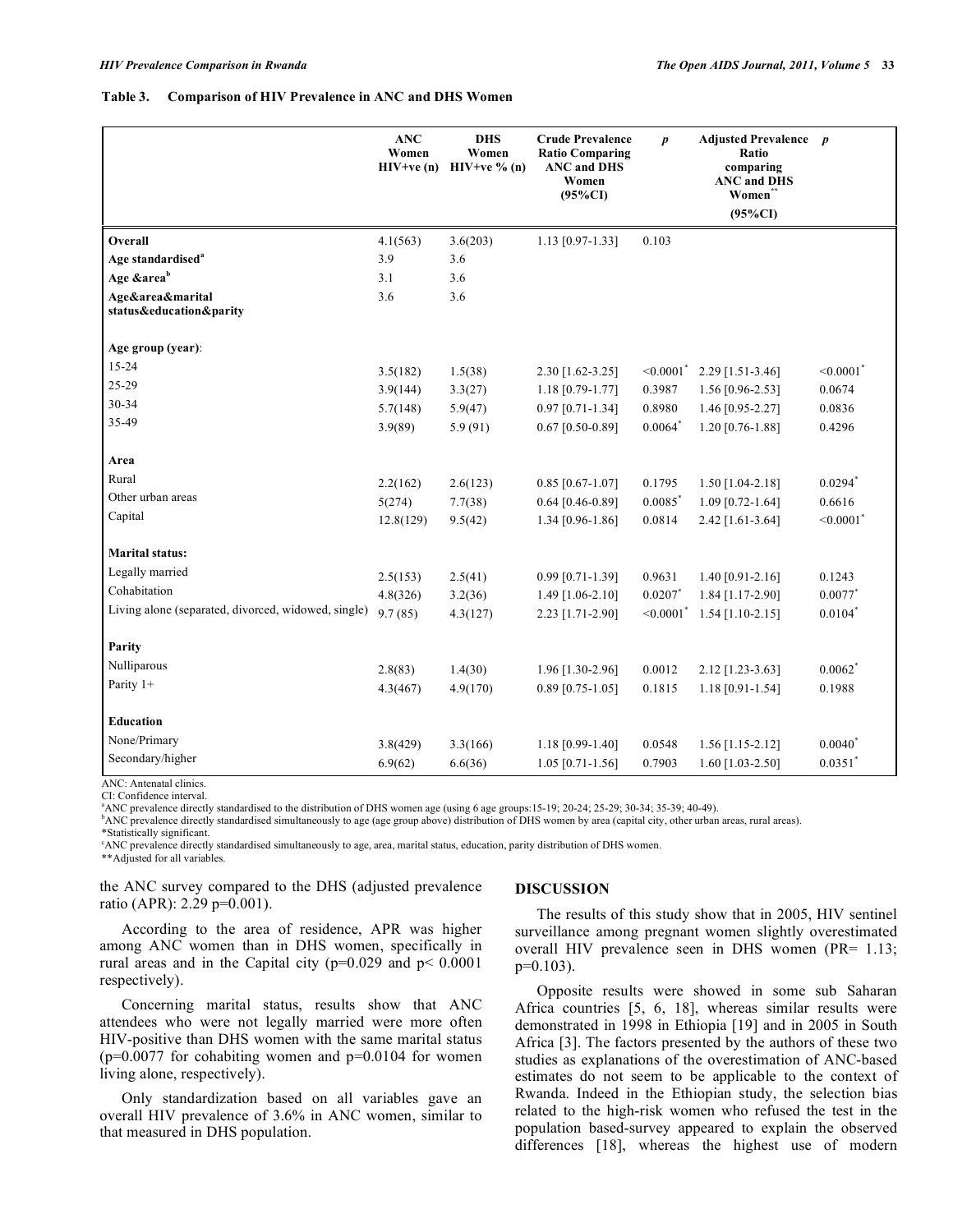contraception was associated with the ANC overestimation in the South Africa study [3]. Related to these two factors, Rwanda DHS data showed a 97.3% participation rate for HIV testing among women, whereas contraceptive use among sexually active women was 9.6% in the same study [15]. Comparison made between HIV prevalence reported from a household survey and an antenatal survey conducted in Rwanda in 1997 and in 1998, respectively, showed that HIV prevalence among women of the general population was higher than among ANC women  $(11,3\%$  versus 9.5% respectively) [20].

 The results of surveys conducted early after the 1994 genocide in Rwanda need to be interpreted cautiously, due to changes that occurred in the population during this period (mortality and displacement), the consequences of the destruction of health services infrastructure on the quality of the data, and the representativeness of sentinel surveillance system.

 In fact, when observing HIV estimates reported in 1997- 98 and those reported a few years later in 2000, when the country was stabilized, health system and other infrastructures strengthened (i.e. expansion of national sentinel surveillance in 2002), HIV prevalence estimated by sentinel surveillance dropped from 9.5% to 5.2% [21] whereas that estimated in the general population dropped from 11.3% to 3.6% according to the 2005 demographic and health survey [15]

 Socio-demographic characteristics differed between both populations, while being associated with HIV prevalence, thus leading to the observed differences in HIV prevalence between ANC women and those from the general population. The main difference was the distribution according to the type of geographic area. Except in the Capital city where the proportion of women was almost similar for both populations (Table **1**), in other urban areas, pregnant women were more represented than women of the general population, the reverse situation being observed in rural areas. The over representation of pregnant women in other urban areas is a result of a misclassification of the rural/urban status of pregnant women enrolled in urban sites outside the capital city: in fact, the sites known as urban (out of the Capital) included a small zone which could have all typical characteristics of an urban setting (out of the Capital) whereas the rest of its catchment refers to a rural area. Actually the sites located in other urban areas received more pregnant women from their rural catchment than those from their urban catchment (the similarity of characteristics between ANC women of other urban and rural areas can be seen in Table **1**) This situation leads to an underestimation of the actual HIV prevalence among ANC women living in urban areas other than the Capital city. We suggest to add on the variable list collected in the ANC survey, the administrative sector where the pregnant women comes from; that could help to identify if the pregnant women comes from an urban or rural zone of the sentinel site.

 The overestimation in the capital city (adjusted prevalence ratio: 2.42 p=0.0001), could result from a selection bias due to the location of sentinel sites in this area. In fact, the two sentinel facilities are located in areas where stay most of sex workers and truck drivers from Dar Es Salaam and Mombasa (Bilyogo and Gikondo sites), two of the main high-risk groups for HIV infection in sub-Saharan Africa [22-27]. These health facilities could attract a large number of pregnant women from these high-risk groups (sex workers and women having relationships with truck drivers).

 A simultaneous standardization of the ANC results for the DHS distribution of all socio-demographic factors common to the two surveys resulted in a 3.6% overall prevalence estimated for women in the general population from the ANC population data; when we applied this standardization into each geographic area, it resulted in an overestimation in the Capital city and an underestimation in the other urban areas (Table **2**).

 Despite the differences seen between HIV prevalence measured by the two surveys, sentinel surveillance was a relatively good proxy to estimate *overall* HIV prevalence among women of reproductive age in Rwanda in 2005. That is partly a result of the extension of sentinel sites established in 2002 which added more rural sites; this reduced the selection bias due to the limit of geographical coverage of sentinel sites. This kind of selection bias was the main bias related to the first sentinel surveillance systems in Africa, which were characterized by an over representation of urban sites [28].

 Compared with overall adult HIV prevalence (among both women and men) Rwanda sentinel surveillance overestimates HIV prevalence in the general population (4.1% versus 3%) [15]. This situation is not only for Rwanda; despite improvements and expansion of surveillance systems in recent years [11], antenatal surveillance continues to overestimate adult prevalence in many countries with generalised epidemics [14].

 In order to obtain accurate national-level estimates of HIV prevalence from sentinel data, UNAIDS made modifications to different versions of the UNAIDS Estimation and Projection Package (EPP) [29, 30]; however, because of difference in prevalence of HIV between men and women and the lack of male data in current antenatal surveillance, estimates of HIV prevalence from antenatal surveillance will suffer from bias related to the HIV male – to- female ratio. In fact, the proportion of women among HIV cases increases over time, especially in sub-Saharan Africa [31]. In their recent work Lowndes *et al*. showed that in nine West African countries, HIV prevalence was almost always higher among females than males for all marital statuses [32]; also the situation in Rwanda shows that since the beginning of the HIV epidemic, women were more infected than men. The female-to-male ratio was 1.4 [15.4 (HIV prevalence among women):10.8 (HIV prevalence among men)] in 1986 [19] and 1.6 in the 2005 DHS [15]. Thus, the adjustment factor and calibrating parameter applied to antenatal surveillance data should consider the influence of the sex ratio of HIV infection which changes overtime with the stage of the epidemic.

 Furthermore, in future, it will be necessary to investigate the potential bias between antenatal and population-based surveys due to the effects of anti-retroviral therapy (ART) on fertility of HIV positive women who consider becoming pregnant, and the impact of family planning services offered to HIV-infected women who do not wish to become pregnant. We do not think that these effects were present at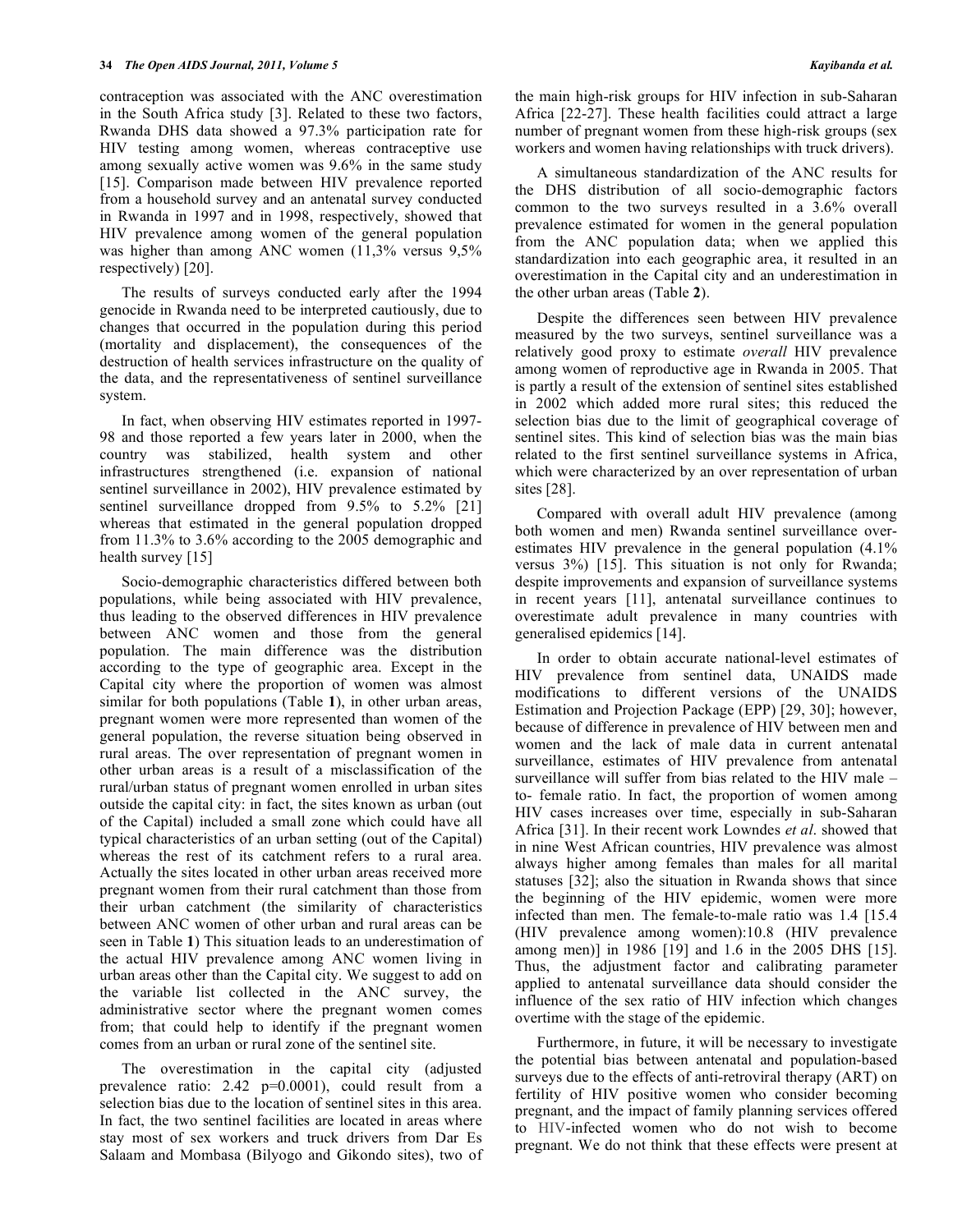the time of our study, as Rwanda started a significant ART program in 2003, only two years before data collection of this study.

 In conclusion, our results show that antenatal surveillance overestimated HIV prevalence among women of the general population in Rwanda. This overestimation is due to the difference of distribution of socio-demographic characteristics associated with HIV between antenatal and DHS populations.

 Antenatal surveys remain a useful tool to monitor the epidemic, but their results need to be adjusted to better reflect the prevalence in the general adult population of women, while inference from such data to the global prevalence among the total adult population of both sexes may remain difficult, with the temporal changes in the maleto-female ratio in HIV prevalence. Consequently, DHS must also be included in the package of HIV surveillance activities (although on a less regular basis than ANC surveillance), especially to provide information on the HIV epidemiology among men. Considering the impact of highly active antiretroviral therapy era on HIV-related mortality, incidence studies are needed to estimate the magnitude of new cases of HIV and monitor the trends of the epidemic.

# **ACKNOWLEDGEMENTS**

 We are grateful to the staff of the Rwanda National Institute of Statistics, Rwanda treatment and Research Aids Center and National Reference Laboratory for their contributions to the DHS and antenatal surveillance sampling, data collection, data entry, and laboratory testing.

 We thank Mohamed Ayad, Bridgette James of Macro International for provision of DHS data, Eric Demers of the Unité de recherche en santé des populations, Centre hospitalier *affilié* universitaire de Québec, for statistical support and Danièle Morneau for english editing.

### **SPONSORSHIP**

 The antenatal sentinel surveillance was funded by the Centers of Disease Control and Prevention (CDC, Atlanta, USA). The Demographic and Health Survey was funded by the following organizations: the United States Agency for International Development (USAID) through the MEA SURE DHS project; the Rwanda National Aids Control Commission through the World Bank Multi country AIDS Program, DFID, UNFPA, GTZ.

 Jeanne Françoise Kayibanda is supported by a PhD scholarship from the Programme Canadien des bourses de la Francophonie

 Michel Alary was a National Researcher of the Fonds de la Recherche en Santé du Québec (Grant # 8722).

### **REFERENCES**

- [1] UNAIDS/WHO. Guidelines for conducting HIV sentinel serosurveys among pregnant women and other groups. Geneva, WHO/UNAIDS; 2003, available at: http://data.unaids.org/Publica tions/IRC-pub06/JC95 4-ANC-serosurveys\_Guidelines\_en.pdf (accessed 22nd September 2010).
- [2] United States Bureau of Census. HIV/AIDS surveillance data base. Bureau of the Census, Washington: http://www.census.gov/ipc/ww w/hiv/
- [3] Rice BD, Bätzing-Feigenbaum J, Hosegood V, *et al.* Population and antenatal-based HIV prevalence estimates in a high contracep-

ting female population in rural South Africa. BMC Public Health 2007; 7: 160.

- [4] Montana LS, Mishra V, Hong R. Comparison of HIV prevalence estimates from antenatal care surveillance and population-based surveys in sub-Saharan Africa. Sex Transm Infect 2008; 84 (Suppl I): i78-i84.
- [5] Fylkenes K, Ndlovu Z, Musonda R, *et al.* Studying dynamics of the HIV epidemic: population based data compared with sentinel surveillance in Zambia. AIDS 1998; 12: 1227-34.
- [6] Changalucha J, Grosskurth H, Mwita W, *et al*. Comparison of HIV prevalences in community-based and antenatal clinic surveys in rural Mwanza, Tanzania. AIDS 2002; 16: 661-5.
- [7] Walker N, Grassly NC, Garnett GP, *et al.* Estimating the global burden of HIV/AIDS: what do we really know about the HIV pandemic? Lancet 2004; 363: 2180-5.
- [8] Kayirangwa E, Hanson, J, Munyakazi, L, *et al.* Current trends in Rwanda's HIV/AIDS epidemic. Sex Transm Infect 2006; 82 (Suppl I): i27-i31.
- [9] Garcia-Calleja JM, Zaniewski E, Ghys PD, *et al.* A global analysis of trends in the quality of HIV sero-surveillance. Sex Transm Infect  $2004:80:125-130$
- [10] UNAIDS: Report on the global AIDS epidemic. UNAIDS/08.25E / JC1510E, august 2008.
- [11] Diaz T, Garcia-Calleja JM, Ghys PD, *et al.* Advances and future directions in HIV surveillance in low- and middle-income countries. Curr Opin HIV AIDS 2009; 4(4): 253-9.
- [12] Boerma JT, Ghys PD, Walker N. Estimates of HIV-1 prevalence from national population-based surveys as a new gold standard. Lancet 2003; 362: 1929-31.
- [13] UNAIDS/WHO Working group on Global HIV/AIDS and STI surveillance: Guidelines for measuring national HIV prevalence in population-based surveys. Geneva 2005.
- [14] Gouws E, Mishra V, Fowler TB. Comparison of adult HIV prevalence from national population-based surveys and antenatal clinic surveillance in countries with generalised epidemics: implications for calibrating surveillance data. Sex Transm Infect 2008 ; 84 (Suppl I): i17-i23.
- [15] National Institute of Statistics (INSR) and ORC Macro. Rwanda Demographic and Health Survey 2005*.* Calverton, Maryland, U.S.A.: INSR and ORC Macro 2006.
- [16] Ministry of Health of Rwanda, Treatment and Research Aids Center. Tracking HIV Infection by sentinel site among pregnant women attending antenatal clinics, Rwanda 2005. Available at: http://www.tracrwanda.org.rw/reports\_ pdf/rapport\_de\_serosurveill ance 2005.pdf (accessed 16th October 2008).
- [17] WHO: Unlinked anonymous screening for the public health surveillance of HIV infections: proposed international guidelines. Geneva, 1989: 4, available at: http://whqlibdoc.who.int/hq/1989/G PA\_SFI\_89.3.pdf (accessed  $22<sup>nd</sup>$  September 2010).
- [18] Glynn JR, Buvé A, Caraël M, *et al.* Factors influencing the difference in HIV prevalence between antenatal clinic and general population in sub-Saharan Africa. AIDS 2001; 15: 1717-25.
- [19] Fontanet A, Messele T, Dejene A, *et al*. Age- and sex-specific HIV-1 prevalence in the urban community setting of Addis Ababa, Ethiopia. AIDS 1998; 12: 315-22.
- [20] Ministry of Health. Annual report. Kigali, Rwanda 2000.
- Ministry of Health /Treatment and Research Aids Center. HIV sentinel surveillance among pregnant women attending antenatal clinics, Rwanda, 2002.
- [22] Georges AJ, Georges-Courbot MC. Epidemiology of HIV infections in Africa. Rev Prat 1990; 40: 2131-5.
- [23] Buzingo T, Alary M, Sokal DC, Saidel T. The prevalence of HIV and risk behavior of prostitutes living in 2 populous regions of Bujumbura (Burundi). Cahier Santé 1997; 7: 355-60.
- [24] Bakare RA, Oni AA, Umar US, *et al.* Pattern of sexually transmitted diseases among commercial sex workers (CSWs) in Ibadan, Nigeria. Afr J Med Med Sci 2002; 31: 243-7.
- [25] Nagot N, Ouangre A, Ouedraogo A, *et al.* Spectrum of commercial sex activity in Burkina Faso: classification model and risk of exposure to HIV. J Acquir Immune Defic Syndr 2002; 29: 517-21.
- [26] Mosoko JJ, Macauley IB, Zoungkanyi AC, *et al.* Human Immunodeficiency Virus Infection and Associated Factors among Specific Population Subgroups in Cameroon. AIDS Behav 2009; 13: 277-87.